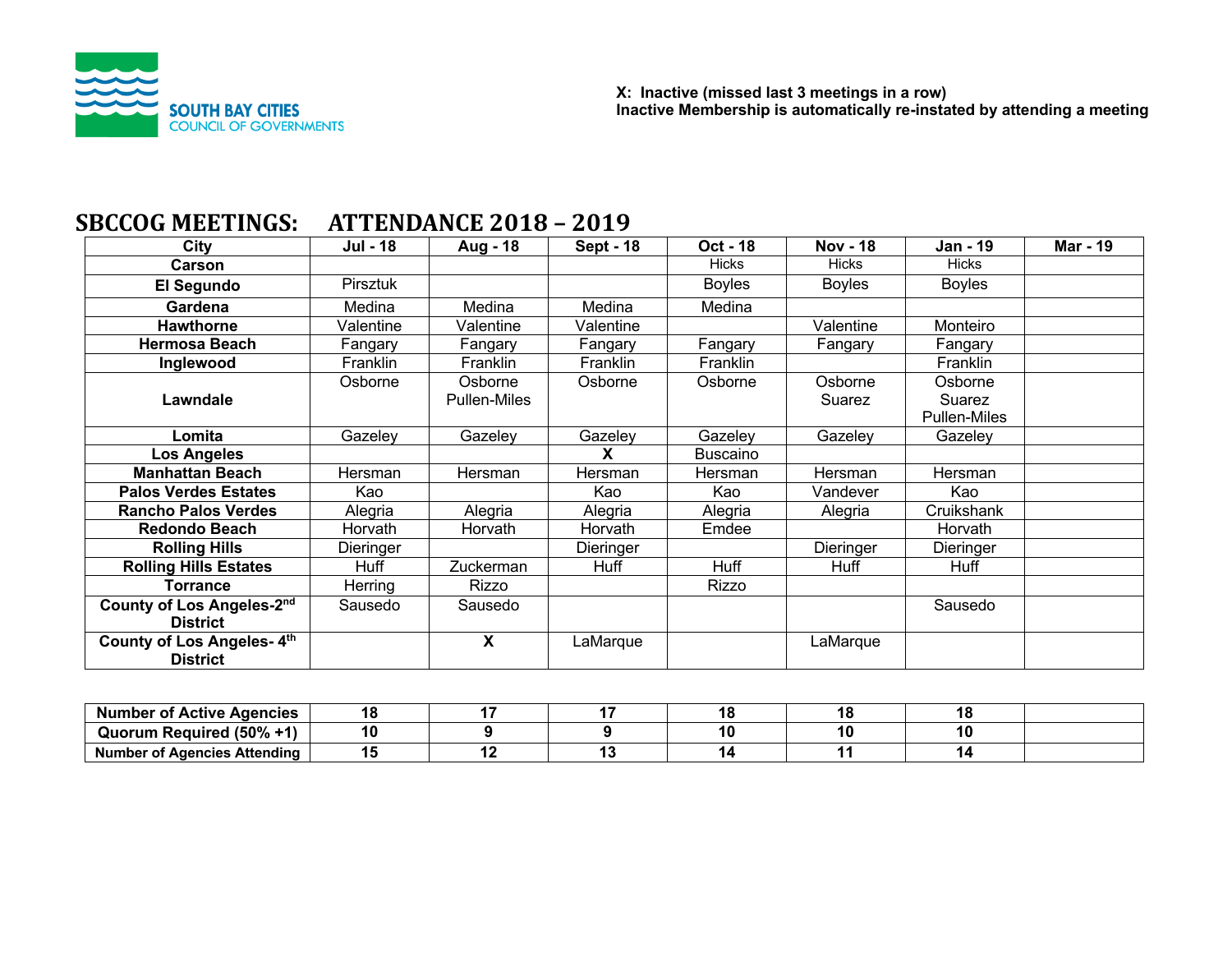#### **SOUTH BAY CITIES COUNCIL OF GOVERNMENTS THURSDAY, JANUARY 24, 2019 SOUTH BAY CITIES COUNCIL OF GOVERNMENTS THEATER 20285 S. WESTERN AVENUE, 1ST FLOOR, TORRANCE, CA 90501**

#### **I. CALL TO ORDER**

Chair Huff called the SBCCOG Board of Directors meeting to order at 6:08pm.

#### **II. INTRODUCTIONS**

#### **In attendance were the following voting elected officials:**

Cedrick Hicks, Carson Drew Boyles, El Segundo Alex Monteiro, Hawthorne Hany Fangary, Hermosa Beach Ralph Franklin, Inglewood Jim Osborne, Lawndale Jim Gazeley, Lomita

Nancy Hersman, Manhattan Beach Kenneth Kao, Palos Verdes Estates John Cruikshank, Rancho Palos Verdes Christian Horvath, Redondo Beach Bea Dieringer, Rolling Hills Britt Huff, Rolling Hills Estates Robert Sausedo, LA County D-2

#### **Other elected officials in attendance:**

Bernadette Suarez, Lawndale Robert Pullen-Miles, Lawndale

#### **Also in attendance were the following persons**

Greg Farr, Caltrans Jeff Kiernan, League of CA Cities Tina Cox, SCAQMD Steven Sawyer, Charter/Spectrum Drew Penner, Frequency Horizon Jacki Bacharach, SBCCOG Kim Fuentes, SBCCOG Steve Lantz, SBCCOG

Grace Farwell, SBCCOG Brooke Heri, SBCCOG David Leger, SBCCOG Natalie Champion, SBCCOG Rosemary Lackow, SBCCOG Erin Cornelius, SBCCOG Carolyn Yvellez, SBCCOG

## **III. CONFIRM POSTING OF THE AGENDA BY THE CITY OF TORRANCE**

Ms. Bacharach confirmed that the agenda was properly posted in the City of Torrance.

## **IV. ANNOUNCEMENTS OF ANY CHANGES TO THE AGENDA**

Ms. Bacharach announced that Alan Wapner is no longer able to attend the meeting tonight to present a SCAG update (Item VII-B). Chair Huff then announced that instead of the presentation, she will ask the Board of Directors to share ideas/topics of interest after the Adaptation Presentation (Item VII-C). Board Member Franklin noted that he believes it's redundant to add this item because it could be covered under Item IX. Chair Huff explained that she is not looking for input from every single Board Member, only those who have ideas that they'd like to share, particularly ideas or issues that may be addressed as a sub-region.

## **V. PUBLIC COMMENT**

No public comment was received.

#### **VI. CONSENT CALENDAR**

- **A. November Board Meeting Minutes** *(attachment) –* **Approved**
- **B. Actions Approved by the Steering Committee** *(attachment)* **– Received and Filed**
- **C. Monthly Reports – Received and Filed**
	- **1. South Bay Environmental Services Center Report** *(attachment)*
	- **2. Transportation Report** *(attachment)*

Board Member Dieringer requested that full items from the Steering Committee actions be included with future reports on action taken by the Steering Committee. Ms. Bacharach explained that it could lead to a lot of wasted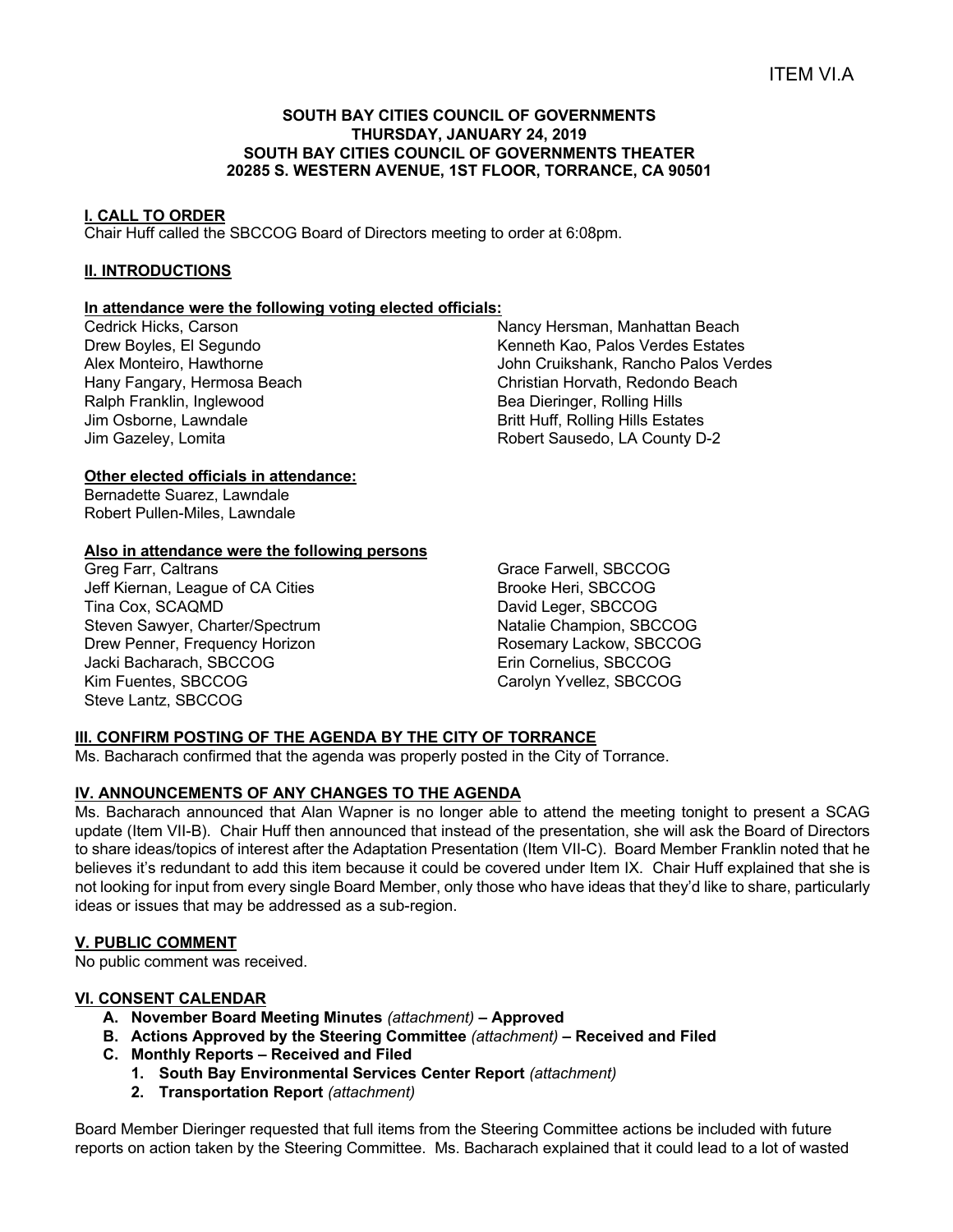paper. It was agreed upon that one full copy of the items would be available at each meeting should anybody want to see the full items.

**MOTION** by Board Member Osborne, seconded by Board Member Franklin, to **APPROVE** the Consent Calendar. No objection. So ordered.

#### **VII. PRESENTATIONS**

### **1. Face of the Program**

Erin Cornelius gave her "SBCCOG: Face of the Program" presentation, which introduces SBCCOG staff and their program responsibilities to the Board of Directors. Ms. Cornelius reviewed her path to the SBCCOG, including her educational background at UC Santa Cruz where she graduated with a B.A. in Environmental Studies. She also touched on her internship with the Ventana Wilderness Alliance and previous jobs such as a snowboard instructor. In 2016, Ms. Cornelius moved to Los Angeles and began working part-time at the SBCCOG assisting on the Climate Action Planning work. Ms. Cornelius was hired on full-time in September 2017 and currently works on the Green Business Program and various energy programs. Outside of work, Ms. Cornelius enjoys spending time outside, reading, and participating in snow sports.

Ms. Cornelius's presentation can be viewed on the SBCCOG's website at: http://www.southbaycities.org/sites/default/files/board\_directors/meeting/PRESENTATION\_Face%20of%20th e%20COG%20Erin%201.19.pdf

#### **2. SCAG Update**

No presentation was given. See Item IV above for detail.

#### **3. Adaptation Planning Overview**

Carolyn Yvellez, a Civic Spark Fellow currently working at the SBCCOG, introduced herself and gave a brief background of the Civic Spark program. She then gave a brief overview of the project, explaining that the SBCCOG will develop a robust climate vulnerability assessment (South Bay sub-region and city-specific) and a sub-regional climate adaptation plan to provide a strong framework for adaptation planning throughout the region. She further explained the goals of Climate Adaptation Planning, noting that a plan aims to: prepare the community for the impacts of climate change; making the community safer and healthier; meets applicable local and state requirements; considers economic, social, and environmental co-benefits; and builds off existing initiatives. Ms. Yvellez briefly reviewed the Adaptation Planning Timeline, which anticipates that the SBCCOG Board of Directors will review and consider adoption of a sub-regional plan summer 2019.

For more details included in the presentation, it can be viewed in its entirety on the SBCCOG website at: http://www.southbaycities.org/sites/default/files/board\_directors/meeting/PRESENTATION\_City%20Adaptatio n%20Presentation\_Board%201.19.pdf

#### **4. New Item: Board Member Sharing**

- Chair Huff: The SBCCOG should consider facilitating workshops on creating age-friendly communities through the AARP program that was discussed at the Senior Services Working Group meeting. She also hoped the SBCCOG could look into emergency preparedness and encouraging commercial development and how to keep brick and mortar businesses in the South Bay.
- Board Member Sausedo: Building off Chair Huff's suggestion of emergency preparedness, ensuring that all relevant parties are at the table to discuss the issues that will be faced in the aftermath of an emergency.
- Board Member Cruikshank: continue fighting transit-oriented development mandates from the state.

## **VIII. Transportation Reports**

## **A. Metro Report by Board Member James Butts/Mike Bohlke**

Ms. Bacharach announced that Metro CEO Phil Washington has started discussing congestion pricing and a by-product may include free transit rides. Mr. Lantz elaborated that the Metro Board passed a motion instructing staff to conduct a feasibility study on the proposal. Mr. Lantz added that the Board also approved a pilot "[pay as you use" model for the ExpressLanes, eliminating the need for transponders and utilizing license plate readers instead. Mr. Lantz concluded by reporting that the Metro Board also approved a request that the Legislature allow Metro to issue tax credit bonds that would replace the debt service model that Metro currently operates under. This could allow Metro to borrow more money than they currently are able to.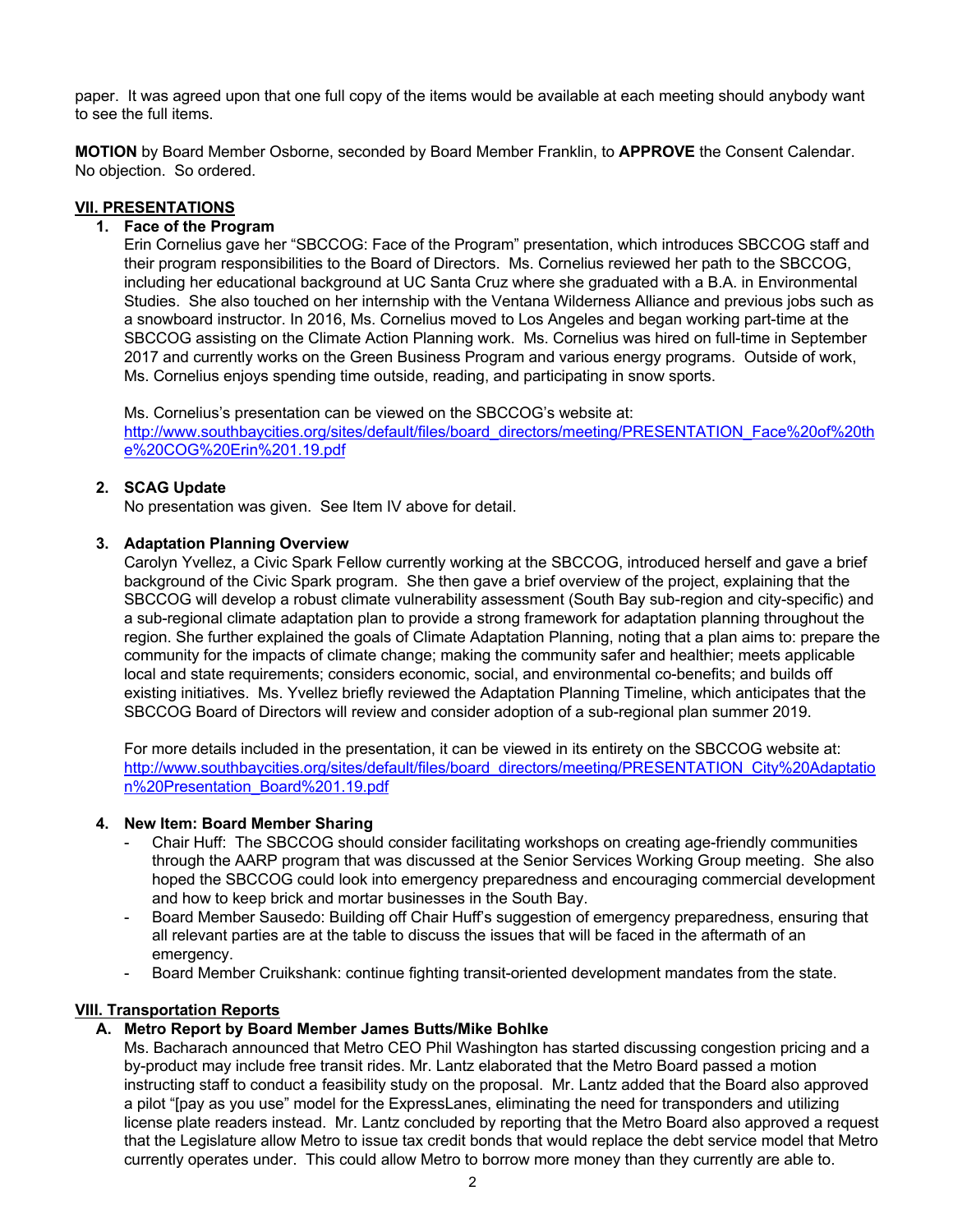## **B. Service Council report by Ralph Franklin, Chair**

Board Member Franklin provided a written update in the agenda packet.

#### **C. Transportation Committee Report**

#### **1. 2019-20 Measure R SBHP Metro Budget Request** *(attachments)* - **APPROVED**

Mr. Lantz explained that there have been minor updates to the SBHP Metro Budget Request since the agenda packet was mailed out, pointing the Board to the update memo that was handed out. Mr. Lantz noted that upon Board action, the project applications will be reviewed by Metro Staff and that further refinement is possible before the item is sent to the Metro Board for approval.

The updated memo that was handed out is available online at:

http://southbaycities.org/sites/default/files/board\_directors/meeting/HANDOUT\_Updated%20MBR%20M emo.pdf

**MOTION** by Board Member Franklin, seconded by Board Member Gazeley, to **APPROVE** the South Bay Highway Program Budget Request and Recommend Metro Board Approval. No objection. So ordered.

2. **Measure M Budget request –** Ms. Bacharach explained that SBCCOG Staff is requesting the Board delegate approval authority to the Steering Committee so there is additional time to straighten out any eligibility disputes with Metro.

**MOTION** by Board Member Franklin, seconded by Board Member Osborne, to **DELEGATE** approval authority of the initial Measure M project list to the February Steering Committee. No objection. So ordered.

#### **3. Funding Options/Critical issues concerning South Bay projects** *(attachment)*

Mr. Lantz explained that the item is a basic roadmap for issues that need to be discussed at/with Metro in the coming months and the advocacy that will be required. The memo identifies the different funding programs the SBCCOG participates in, the scope, schedule, 5-year budgets, and funding sources of those programs.

#### **IX. SBCCOG PROGRAM ACTION ITEMS, REPORTS AND UPDATES**

#### **A. Mid-Year Budget Adjustment and Forecast** *(attachments)* – **APPROVED**

Ms. Heri reported that revenue increased by \$102,000 but that expenses were up by \$55,000, so there was a net increase of \$47,000, largely due to new grants that came in. Ms. Bacharach added that the audit is wrapping up and should be available next week.

#### **B. General Assembly Planning**

Ms. Bacharach explained that cities will be exhibiting in the morning, highlighting the history and/or future of the city. There will be a local historian panel; a discussion on diverse populations; a story map highlighting the SBCCOG's work; a keynote by Dr. Patrick Soon-Shiong; a discussion by Bob Lanter of the California Workforce Association; and a panel on wellbeing and happiness. Ms. Bacharach reported that there are currently around 200 RSVPs.

#### **C. Homeless Services** *(attachments)*

Ms. Farwell reported that the Task Force met on January  $9<sup>th</sup>$ . Ms. Farwell added that the  $3<sup>rd</sup>$  annual Homeless Initiative Conference is taking place on February 7<sup>th</sup>. She added that Supervisor Ridley-Thomas' office is looking at different approaches to dealing with homeless individuals including, particularly the faith-based communities creating "hospitality hubs". This is something that may work in the South Bay as well. The SBCCOG has also organized a showing of "American Street Kid" at 7pm on January 31<sup>st</sup> at the Redondo Beach Performing Arts Center. The film is a documentary focusing on youth experiencing homelessness and will be followed by a discussion with the producer, filmmaker, and hopefully some of the youth in the movie. Ms. Farwell also reported that the Beach Cities (Redondo, Hermosa, and Manhattan) grant proposal was partially funded by the County, securing \$150,000 (out of the \$210,000 requested) for a homeless coordinator. The proposals from Hawthorne and Inglewood were not awarded this cycle, but they are able to reapply.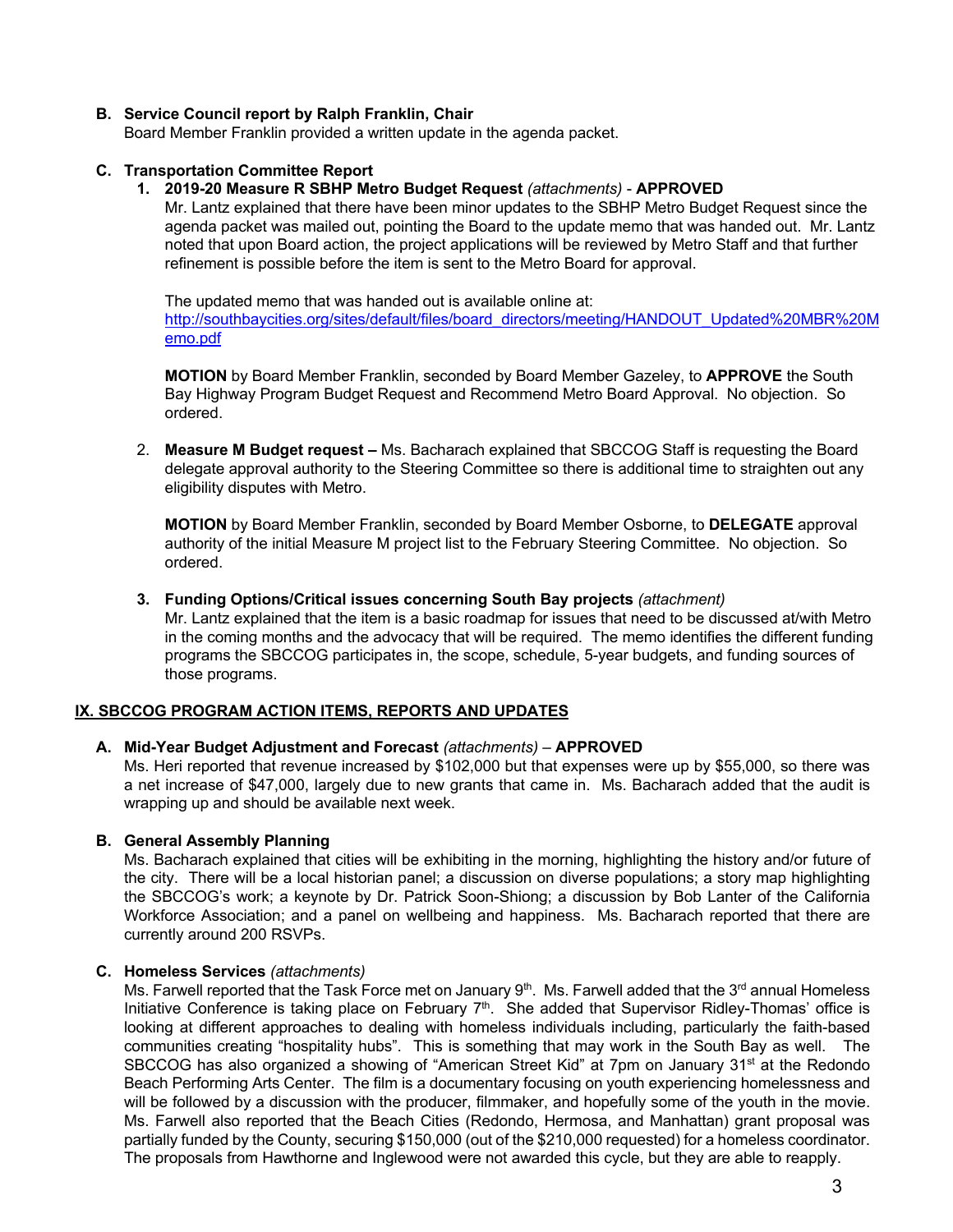#### **D. Regional Broadband Initiative**

Ms. Bacharach explained that site surveys have been conducted and will hopefully refine the costs of the project.

#### **E. Slow Speed/Local Travel Network Project**

Ms. Bacharach reported that the SBCCOG received the Caltrans grant to identify the slow speed network that would be safe for NEVs and other slower speed vehicles to travel locally. The grant ends in 2021, a year later than previously thought, so the timeline will be revised to accommodate the extra time available.

#### **F. Other**

Ms. Bacharach reported that the first Cannabis Workshop was held today and was very well attended. There was also a workshop on Goods Movement prior to the Board meeting. Ms. Fuentes briefly reported on the Solsmart grant, explaining that the SBCCOG has worked with seven cities in the South Bay to participate in the national program that recognizes cities for being solar ready. There is additional funding available for further participation in the current budget. She noted that the SBCCOG doubled the participation in California with the cities we added.

## **X. AGENCY REPORTS**

## **A. League of California Cities & LA Division Legislative Committee**

Mr. Kiernan reported that Governor Newsom released his budget which identifies \$500M in one-time funding for homelessness, as well as \$25M in aid for local firefighters for mutual aid. There were also funds identified for more CalFire aircraft. Mr. Kiernan passed out information on SB 50 (available online at http://southbaycities.org/sites/default/files/board\_directors/meeting/HANDOUT\_League%20of%20CA%20Citi es%20SB%2050%20Wiener%20Equitable%20Communities%20Incentive.pdf).

Mr. Kiernan also reported that the League is considering legal action against the Bureau of Cannabis Control regarding the final regulations that usurped local control on delivery of cannabis. Board Member Dieringer added that it could be worthwhile to fight the State regarding the cannabis delivery issue, asserting local control on the issue. Mr. Kiernan added that an Assemblymember is considering a bill that would restrict delivery service to medical cannabis only.

Mr. Kiernan then provided an update on the Small Cell issue, reminding the Board that the FCC order did everything that SB649 would have done. The National League of Cities and several State League's joined together to fight it. The 10<sup>th</sup> Circuit Court of Appeals ruled against the League but kicked the case over to the 9th Circuit which may be more favorable to the League's position due to other precedents. Mr. Kiernan noted that compliance is now required because the stay was not supported, and the rule came into effect January 14<sup>th</sup>. Lastly, Mr. Kiernan reminded the Board of the Legislative Meet and Greet taking place on Friday, February 1<sup>st</sup> at the Lawndale Community Center.

Board Member Osborne asked Mr. Kiernan about the possibility of redevelopment coming back with the new governor's administration. Mr. Kiernan explained that there is more to discuss with the Governor and Legislature on this issue but explained that the Governor's initial plans had been tampered down during the budget conference.

Board Member Franklin asked if there was any legislation proposed regarding drones. Mr. Kiernan had not heard of any legislation at this time but noted the League has developed a drone policy. Board Member Dieringer added that the League is trying to draft a policy that would be introduced as legislation in Sacramento that would authorize local police agencies to help enforce FAA rules and regulations on drones. Currently, only federal officers can enforce.

## **B. South Coast Air Quality Management District**

Tina Cox reported that there is a new exchange program launching that will provide zero-emission exchanges for diesel/gas commercial lawn and landscape equipment. School districts and other agencies are eligible as well. There will be a list of dealers at which the exchanges are done.

- **C. SCAG & Committees** No reports given.
	- 1. Energy and Environment